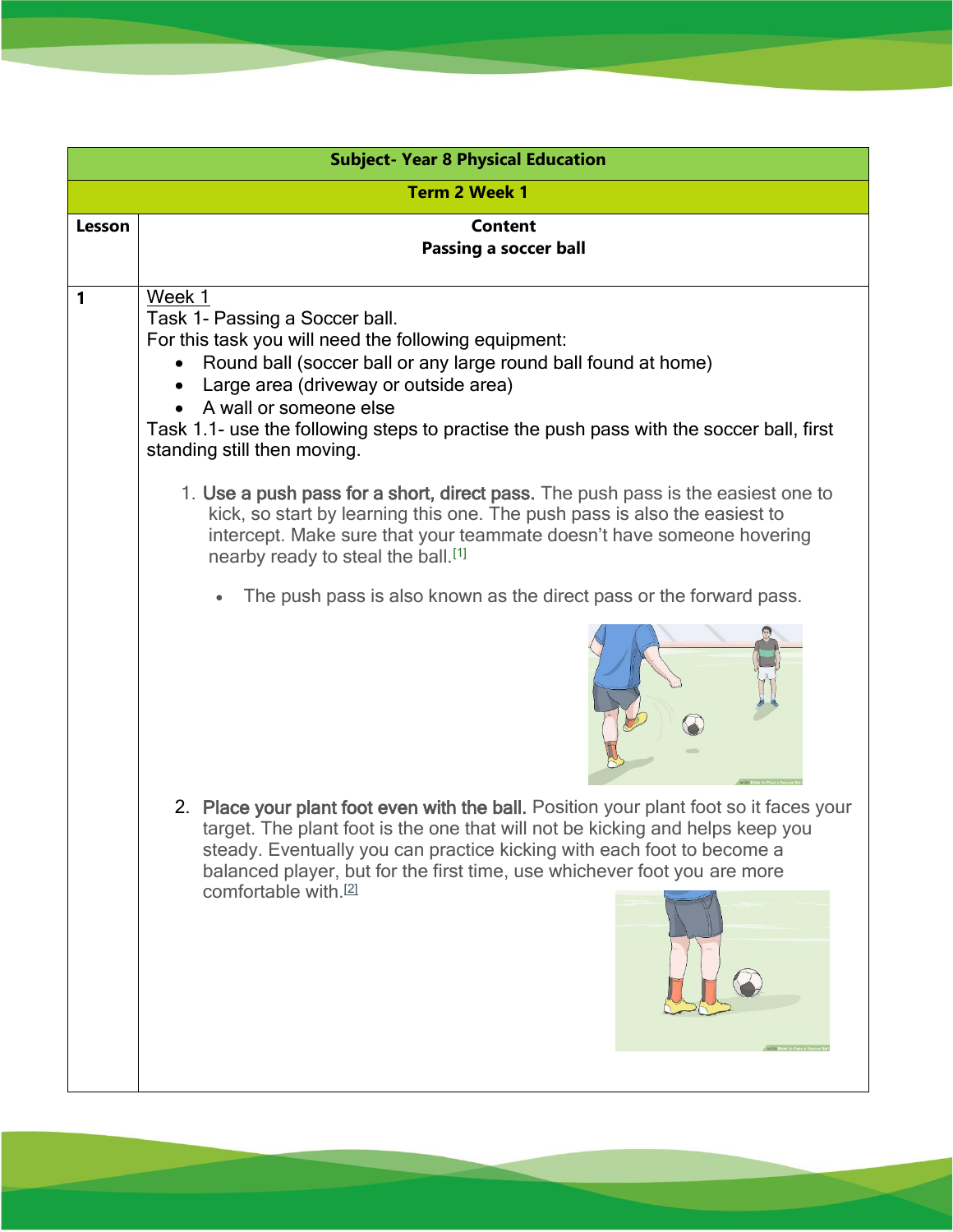- 3. Keep your kicking ankle firm and your body over the ball. Keep your ankle firm, not floppy, during the kicking and follow-through to protect yourself from injury. Hold the toes of your kicking foot slightly higher than the heels. Position your body so it's facing the person you are kicking toward.[\[3\]](https://www.wikihow.com/Pass-a-Soccer-Ball#_note-3)
	- It may help to imagine a line going from your belly button to your target.



- 4. Kick using the inside of your foot. Don't kick using the laces, heel, or outside of the foot when you are first learning. Kick at right angles to the ball at the midline of the ball. Kicking at the middle of the ball helps keep it on the ground.<sup>[\[4\]](https://www.wikihow.com/Pass-a-Soccer-Ball#_note-4)</sup>
	- It can be hard to stay balanced when you are standing on one foot, so try putting your arms out.



Task 1.1- passing between people or wall Pass the ball between you and someone or pass it to the wall and back.